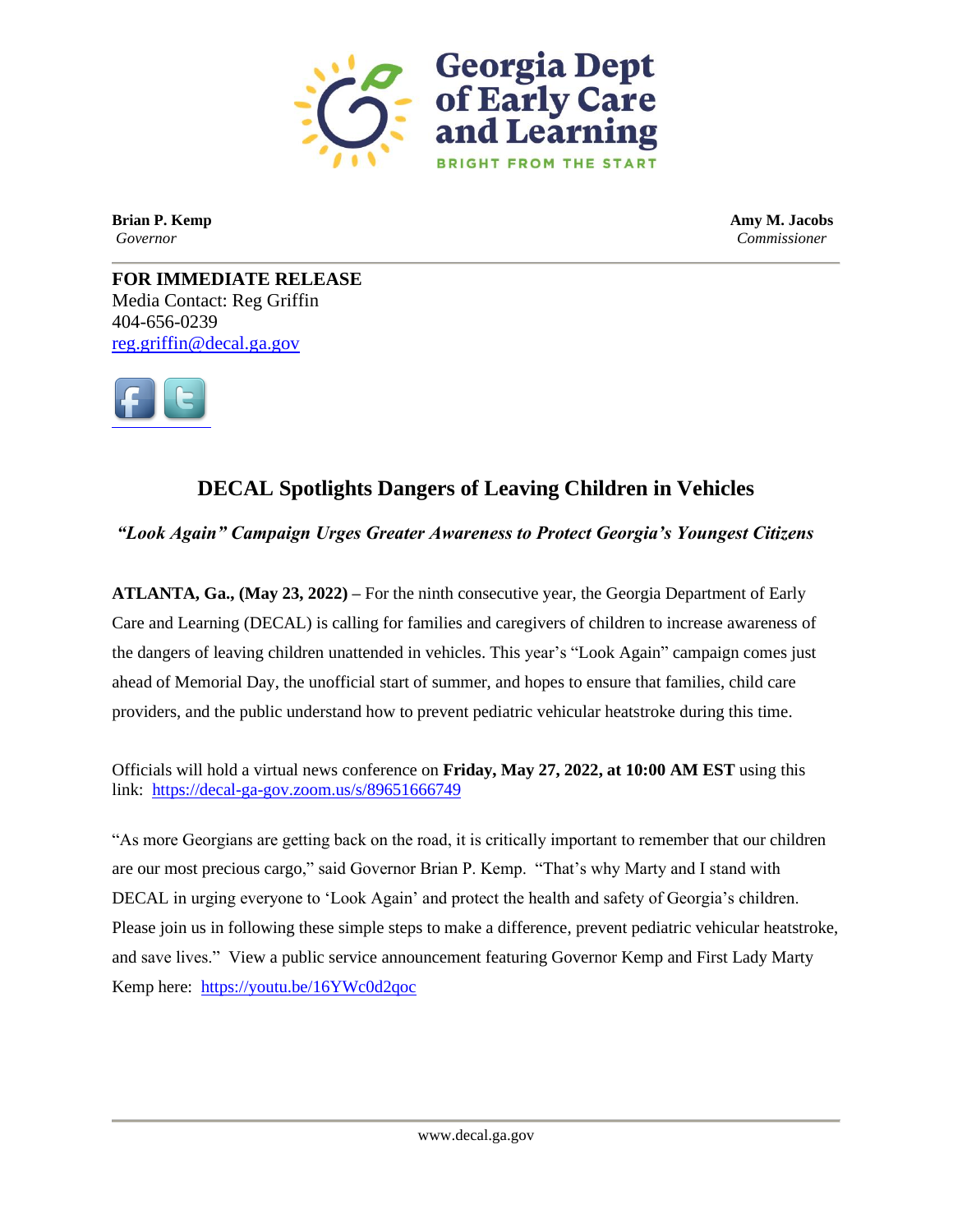DECAL Commissioner Amy M. Jacobs said hundreds of thousands of children in Georgia are cared for daily by licensed child care providers, most of whom regularly transport children.

"When DECAL receives reports of children left in vehicles by providers, we investigate each incident," said Commissioner Jacobs. "During FY2021, two children in Georgia were left in vehicles by child care providers. In FY2022, with about a month left in the year, seven children have been left. These included four incidents in Fulton County and single incidents in Clayton, Muscogee, and Newton counties. Thankfully, there were no serious injuries, but these numbers are moving in the wrong direction."

Jacobs said "Look Again" is a message not only for child care programs and teachers but for anyone caring for a child – parents, grandparents, other family members, neighbors, and friends – to always account for the children in their care as they drive them from place to place. "When you arrive at your destination, check the front and back of your car, and after you have looked, just to be sure, Look Again. There is absolutely no reason for a child to suffer or die in these conditions," she stressed.

Jacobs said technology is helping in the effort: "Sensors in car seats and vehicles and phone apps signal reminders when you reach your destination," she said. "These technological resources help build habits to check the backseat after driving. And if these aren't options, you can always place a stuffed animal in your passenger seat as a reminder that your child is in the back."

Officials also remind the public to act responsibly and quickly if they see a child left alone in a vehicle by calling 911 immediately; emergency personnel are trained to respond.

For more information, visit [www.decal.ga.gov](http://www.decal.ga.gov/) or [www.noheatstroke.org.](http://www.noheatstroke.org/)

## **About DECAL**

The Georgia Department of Early Care and Learning (DECAL) is responsible for meeting the child care and early education needs of Georgia's children and their families. It administers the nationally recognized Georgia's Pre-K Program, licenses child care centers and home-based child care, administers Georgia's Childcare and Parent Services (CAPS) program, federal nutrition programs, and manages Quality Rated, Georgia's community powered child care rating system.